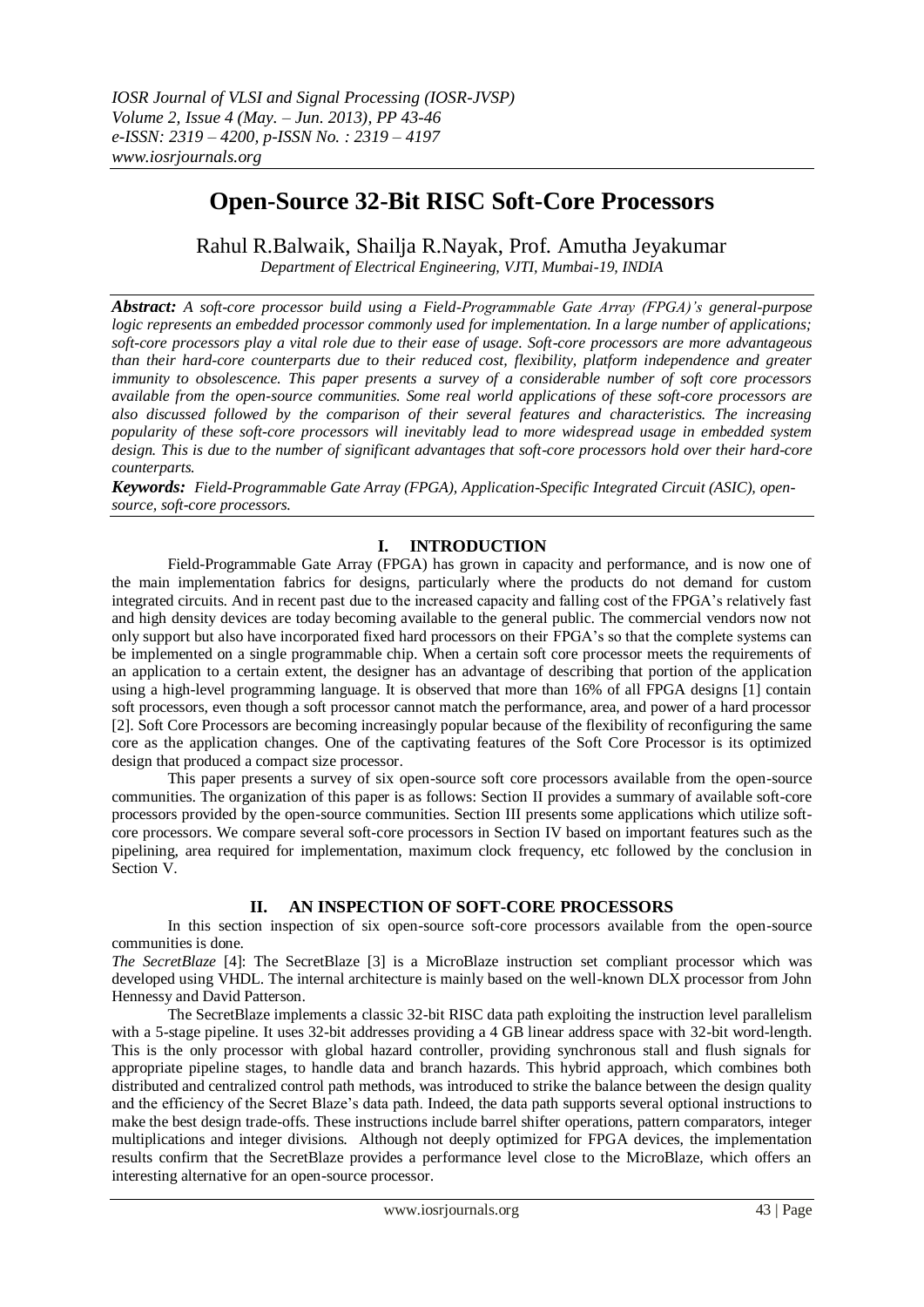*LatticeMico32* [5]: The LatticeMico32 is a 32-bit RISC Harvard architecture soft-core processor. It provides the visibility, flexibility and portability that you expect in an open source hardware design.

By combining a 32-bit wide instruction set with 32 general purpose registers, the LatticeMico32 provides the performance and flexibility suitable for a wide variety of markets. It can handle up to 32 external interrupts and supports optional instruction and data caches. Using RISC architecture, the core consumes minimal device resources, while maintaining the performance required for a broad application set. To accelerate the development of microprocessor systems, several optional Wishbone compatible peripheral components may be integrated with the LatticeMico32.The LatticeMico system is based on the Eclipse C/C++ Development Tools Environment, which is an industry open-source development and application framework for building software.

*LEON3* [6]: The LEON3 is a 32-bit processor based on the SPARC V8 architecture which is designed and maintained by Gaisler Research. Its implementation is based on Harvard architecture and uses the AMBA Advanced High-performance Bus (AHB) as its main on-chip communication bus. It implements a 7-stage pipeline and separate instruction and data caches.

The number of register windows is configurable within the limit of the SPARC standard. Using register windowing a new 'set' of local registers is selected upon a procedure call which makes the time consuming process of storing register contents in memory redundant. A default implementation has 8 global registers and 8 sets of register windows, and each window consists of 24 registers. At every time instant 32 registers will thus be visible for a program, while a total of 200 registers exist. It has a unique debug interface which allows nonintrusive hardware debugging and provides access to all registers and memory. A great advantage of the LEON3 processor is that it uses a structured organization of packets, folders and VHDL records, which influences the usability in a positive sense. This processor is very reliable and hence is used in a large number of military and space applications.

*OpenRISC1200 (OR1200)* [7] [8]: All OpenRISC implementations, whose first digit in identification number is 1, belong to OpenRISC 1000 family. Second digit defines which features of OpenRISC 1000 architecture are implemented and in which way they are implemented. Last two digits define how an implementation is configured before it is used in a real application.

The OR1200 is a 32-bit scalar RISC with Harvard micro architecture, 5-stage integer pipeline, virtual memory support (MMU) and basic DSP capabilities. This Harvard architecture has 32 bit instructions and can operate on 32- or 64-bit data. Default caches are 1-way direct-mapped 8KB data cache and 1-way direct-mapped 8KB instruction cache, each with 16-byte line size. Both caches are physically tagged. By default MMUs are implemented and they are constructed of 64-entry hash based 1-way direct-mapped data TLB and 64-entry hash based 1-way direct-mapped instruction TLB. It is amongst one of the high performing soft-core processors with 300 Dhrystone 2.1 MIPS at 300 MHz using 0.18u process.

OR1200 is intended for embedded, portable and networking applications. It can successfully compete with latest scalar 32-bit RISC processors in its class and can efficiently run any modern operating system.

*OpenFire 0.3b* [9]: A configurable 32-bit RISC processor that leverages the development tools of the Xilinx MicroBlaze soft-core processor. The OpenFire processor executes a subset of the MicroBlaze instruction set, eliminating instructions and functionality that are not needed in a processor array. It has 32-bit instruction and data words and includes all basic arithmetic operations. The instructions are pipelined in 3-stages which makes it different from the MicroBlaze architecture specification. The OpenFire is cycle-accurate to the MicroBlaze for every implemented instruction with a single exception. The hardware multiplier on the OpenFire introduces five cycles of latency as opposed to three cycles in the MicroBlaze.

Performance of the OpenFire is comparable to the MicroBlaze in Dhrystone MIPS and area. The OpenFire's maximum speed in xc2vp30-6 is 100 MHz using a 32-bit data path. When compared to a minimal MicroBlaze implementation (no OPB, cache, and barrel shifter or hardware divider) the OpenFire is 13% smaller and less than 1% slower in version 2.1 of the Dhrystone benchmark. The slight difference in DMIPS is most probably due to the OpenFire's longer multiply latency.

*AEMB* [10]: The AEMB is a clean room implementation of the EDK3.2 soft-ware compatible MicroBlaze core using information from the Internet. It is cycle and instruction compatible to the MicroBlaze for most software commands. It is not meant as a drop in replacement for the MicroBlaze as it is not architecturally compatible. It uses the Wishbone interface for both data and instruction memory bus. It has a CPU core that is capable of moving and manipulating data to and from memory. It does not have any peripherals nor interrupt controllers although support for external interrupts is provided. Any peripherals and their respective registers could be mapped to the data memory space.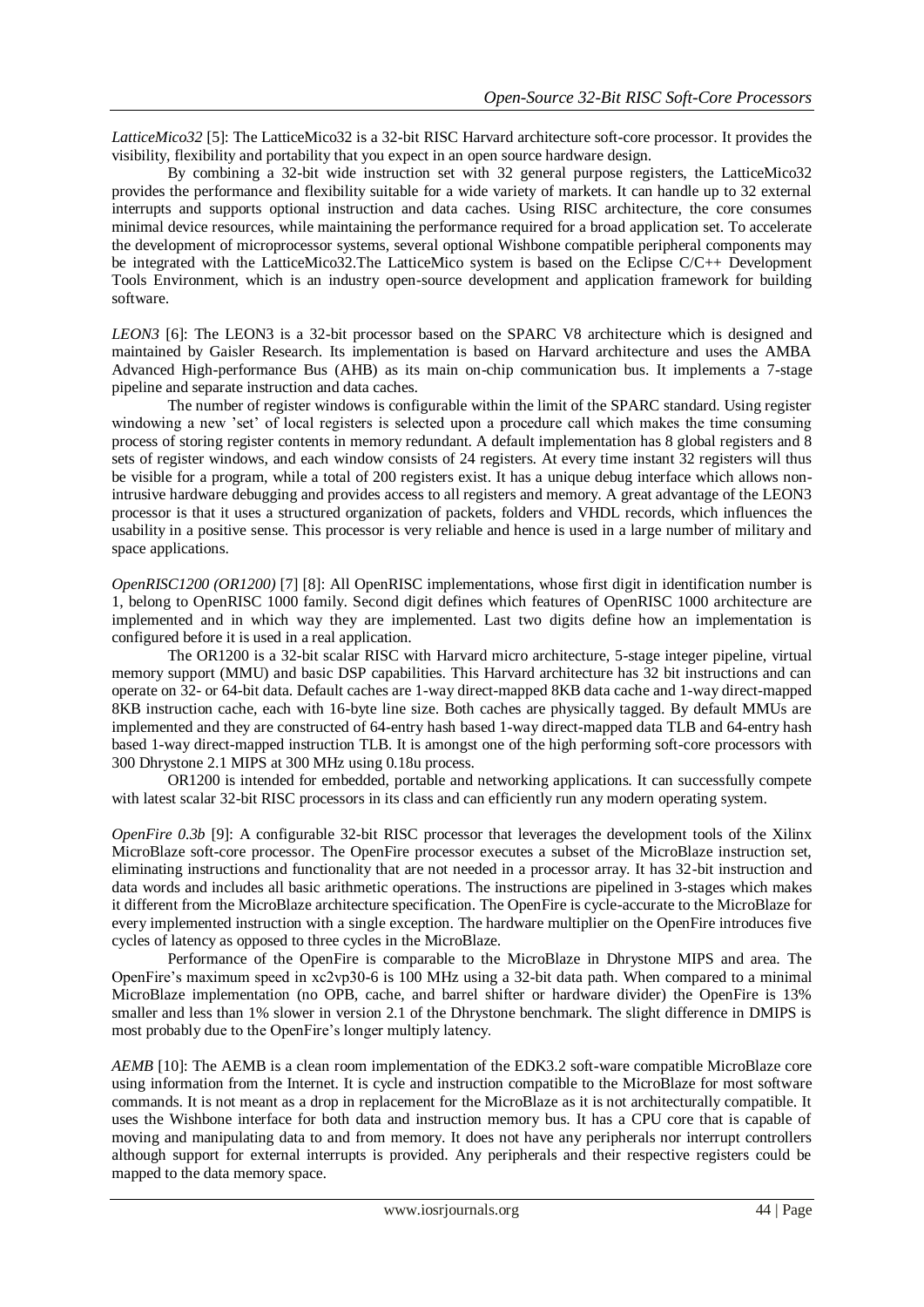AEMB has Harvard architecture with a separate 32-bit instruction and data busses. The address space for each bus can be separately configured with core parameters. It has a 3-stage integer pipeline that is capable of executing one instruction per clock. This short pipeline allows it to context switch quickly. It supports hardware multiplier and barrel shifter. Implementation of a single cycle multiplier and barrel shifter will improve software performance.

# **III. APPLICATIONS**

In this section, discussion of some of the applications that exploit the use of above mentioned soft-core processors is done.

#### **3.1 Video Processing**

NASA's Communication Navigation and Networking Reconfigurable Testbed (CoNNeCT) experiment uses the Milkymist System-On-Chip (SoC). The Milkymist SoC uses the LatticeMico32 core as a general purpose processor. The Milkymist project is an informal association of people and companies, who develop, fabricate and trade an open source solution for the VJ's (Video Jockey) [11]. The LatticeMico32 processor is assisted by a texture mapping unit and a programmable floating point VLIW coprocessor which are used by the Flicker noise video synthesis software. It is also surrounded by various peripheral cores to support every I/O device of the Milkymist One.

#### **3.2 Security and Authentication**

University of California, Los Angeles (UCLA) students developed a prototype fingerprint authentication device using the LEON soft-core processor in their architecture for the ThumbPod [12]. In the prototype, the LEON processor is configured onto a Xilinx Virtex-II FPGA along with two co-processors: an encryption processor implementing the Advanced Encryption Standard (AES) and a Discrete Fourier Transform (DFT) processor. The LEON processor serves as the main core processor of the device and runs an embedded Java kilobyte virtual machine (KVM) to aid in software development. The ThumbPod is able to capture a fingerprint, extract its features, compare it to a known template, and return a matching score from 0 to 100 indicating the degree to which the captured fingerprint matches the template.

#### **3.3 Image Processing**

Shenzhen Graduate School Peking University, students developed the camera drivers that are able to demonstrate different special effects, including mirror effect, line-scanning effect, diff effect, edge blur effect and noise effect<sup>[13]</sup>. The distinctive feature is that these drivers were integrated at the level of driver rather than application program layer. The platform is consisted of open source software and hardware, which makes its cost lower. The Design of these special effect drivers is based on the OpenRISC1200 platform.

#### **IV. COMPARISON OF SOFT-CORE PROCESSORS**

TABLE 1 below shows a comparison of the features and characteristics of several open-source softcore processors that we have inspected. The first column indicates the grounds on which the comparison is done followed by the available features of subsequent soft-core processors. The performance of AEMB appeared to be very high. While consuming only few logic elements the clock frequency is around 279 MHz when the multiplier and barrel shifters are disabled. However, only FPGA implementations are taken into consideration.

| raone i companioni oi bone core rrocessors |                         |               |                     |                    |                       |                       |
|--------------------------------------------|-------------------------|---------------|---------------------|--------------------|-----------------------|-----------------------|
| Category                                   | <b>SecretBlaze</b>      | LatticeMico32 | <b>LEON 3</b>       | OpenRISC 1200      | OpenFire 0.3b         | AeMB                  |
| <b>Maximum MHz</b>                         | 90.9                    | 85-115        | 183                 | 185                | 198                   | 279                   |
| Compatibility                              | Wishbone                | Wishbone      | AMBA 2.0            | Wishbone           | OPB, FSL              | Wishbone              |
| <b>Pipelining</b>                          | 5-stages                | 6-stages      | 7-stages            | 5-stages           | 3-stages              | 3-stages              |
| Architecture                               | <b>DLX</b><br>Processor |               | Sparc V8            | <b>ORBIS</b>       | MicroBlaze EDK<br>7.1 | MicroBlaze EDK<br>6.2 |
| <b>Registers</b>                           |                         | $32*32$ bits  | $24*(2-32)$<br>bits | $16/32*16/32$ bits |                       | 32*32 bits            |
| Language                                   | VHDL                    | Verilog       | <b>VHDL</b>         | Verilog            | Verilog               | Verilog               |
| Implementation                             | <b>FPGA</b>             | <b>FPGA</b>   | FPGA/ASIC           | FPGA/ASIC          | <b>FPGA</b>           | <b>FPGA</b>           |
| Flip Flop's                                | 638                     |               | 1133                | 1577               | 207                   | 711                   |
| LUT's                                      | 1563                    | 2370-2497     | 3448                | 3802               | 752                   | 926                   |
| <b>Address/Data</b><br><b>Bus</b>          | 32-bits                 | 32-bits       | 32-bits             | $32/64$ -bits      | 32-bits               | 32-bits               |